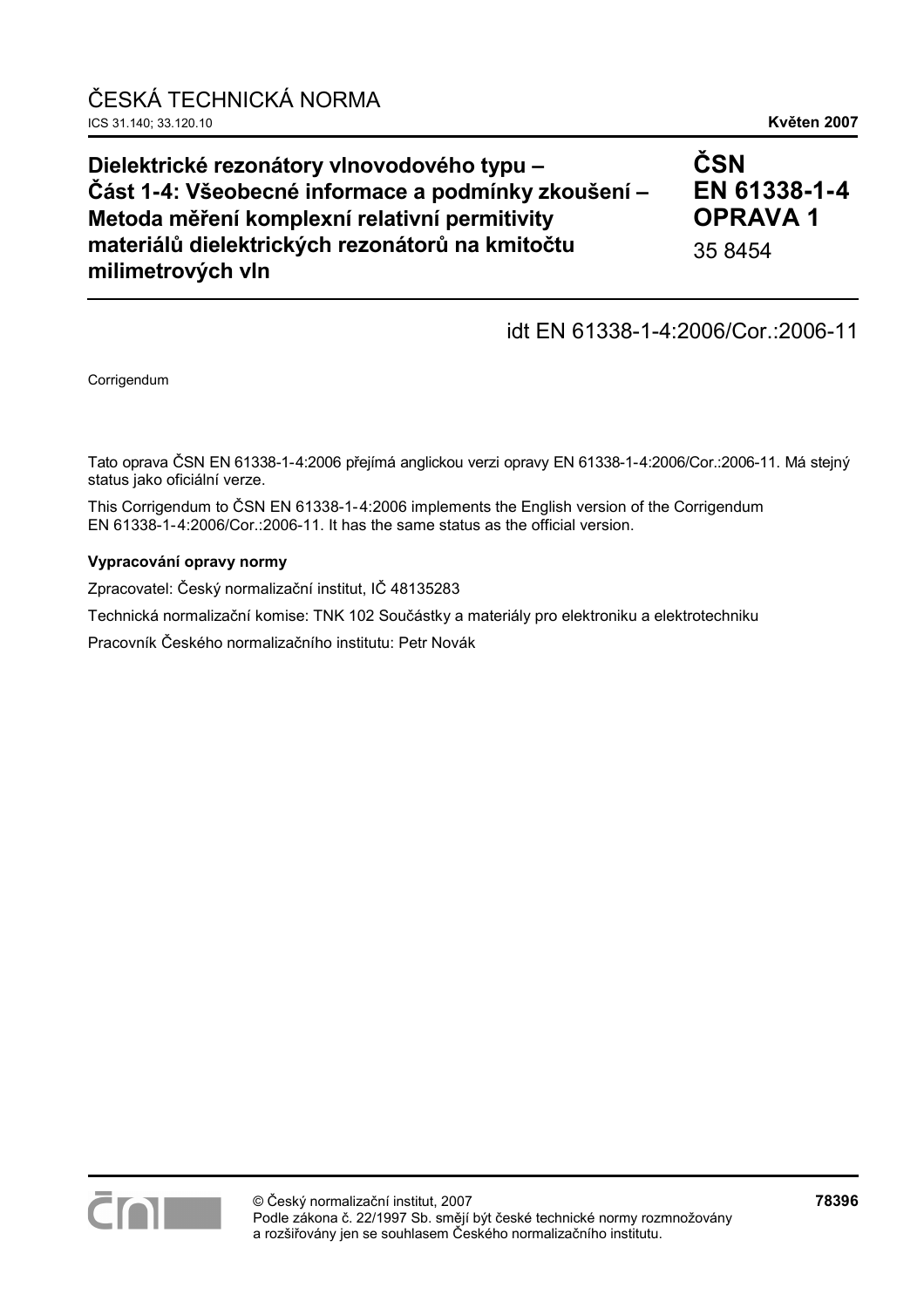

Corrigendum to EN 61338-1-4:2006

English version

\_\_\_\_\_\_\_\_\_\_\_

**Foreword** 

**Replace** the last paragraph by:

Annex ZA has been added by CENELEC.

**Add** Annex ZA (see overleaf):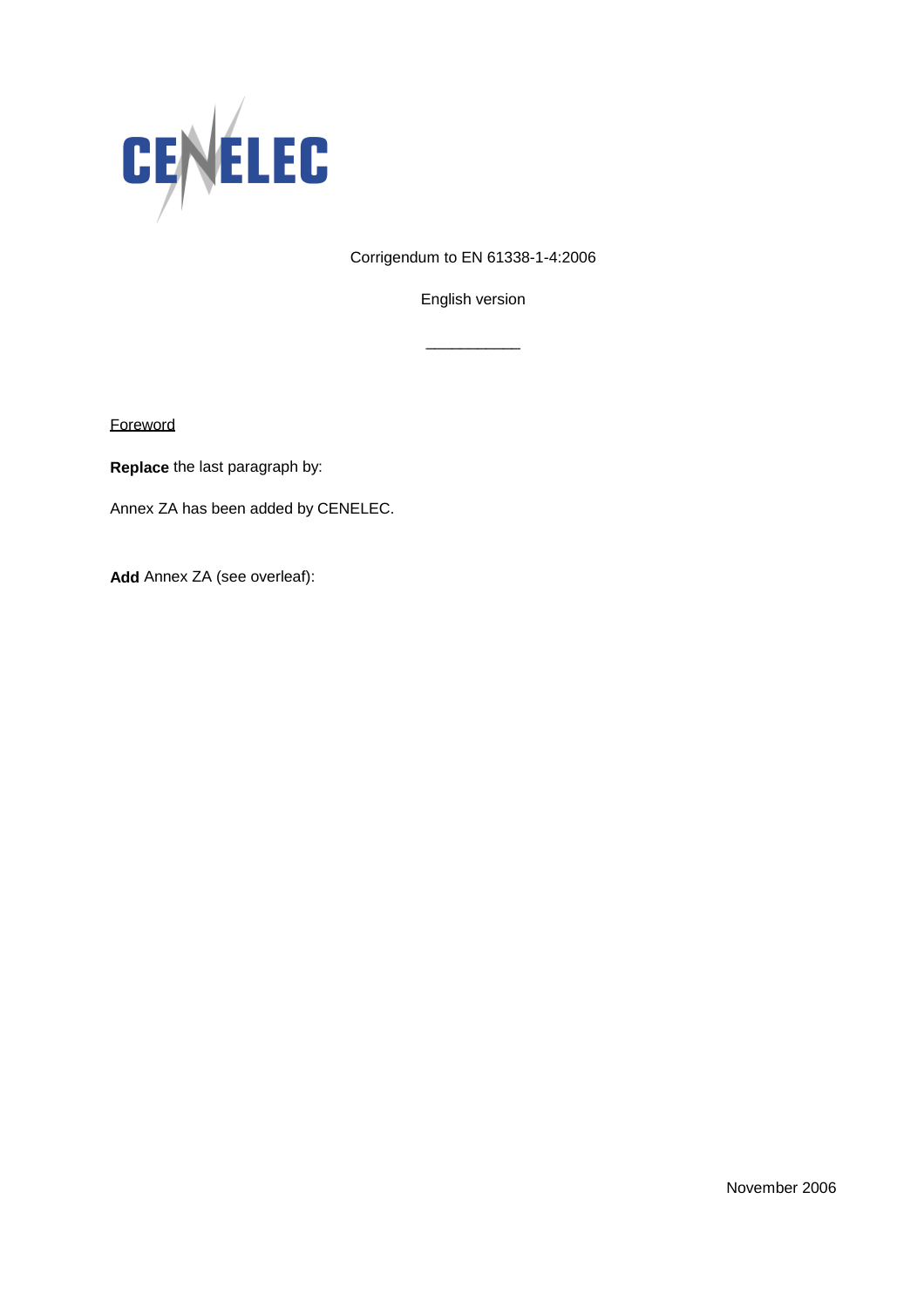# **Annex ZA**

### (normative)

### **Normative references to international publications with their corresponding European publications**

The following referenced documents are indispensable for the application of this document. For dated references, only the edition cited applies. For undated references, the latest edition of the referenced document (including any amendments) applies.

NOTE When an international publication has been modified by common modifications, indicated by (mod), the relevant EN/HD applies.

| Publication   | Year  | Title                                                                                                                                                                                                              | EN/HD        | Year       |
|---------------|-------|--------------------------------------------------------------------------------------------------------------------------------------------------------------------------------------------------------------------|--------------|------------|
| IEC 61338-1-3 | $-1)$ | Waveguide type dielectric resonators<br>Part 1-3: General information and test<br>conditions - Measurement method of complex<br>relative permittivity for dielectric resonator<br>materials at microwave frequency | EN 61338-1-3 | $2000^{2}$ |

\_\_\_\_\_\_\_\_\_\_\_

j

<sup>1)</sup> Undated reference.

<sup>2)</sup> Valid edition at date of issue.